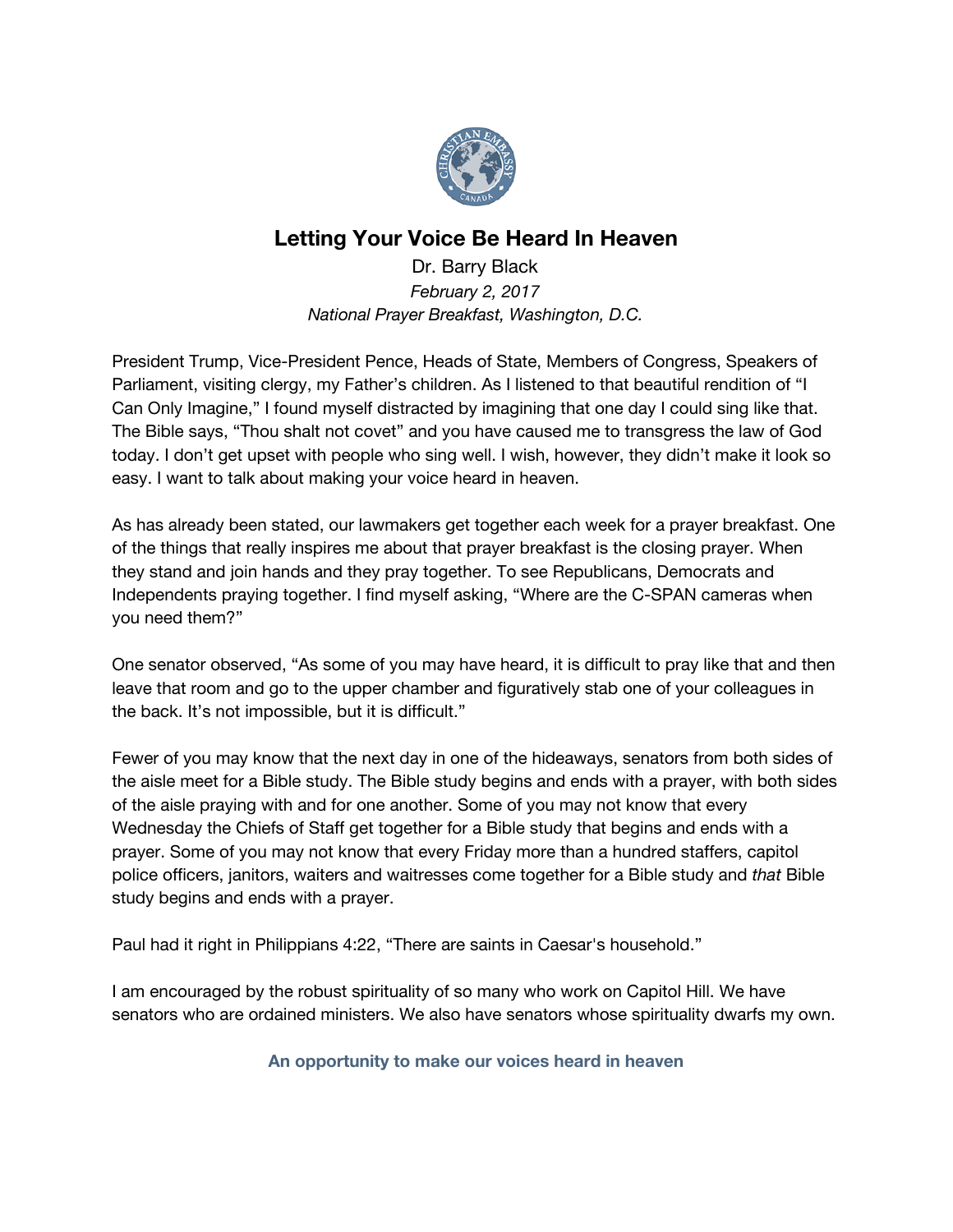We need to come together and realize that when we pray, we are making our voices heard in heaven. I believe they gather because of that. Now we work at making our voices heard on earth. We march, we lift placards, we're involved in social media, we blog, we've got LinkedIn, and Google and Youtube, and all the ways that we try to make our voices heard on earth.

But when I see a group of people of faith of this size I get an adrenaline rush, because I know that where two or three are gathered together in God's name, He is there in the midst. So what happens when we get *this* many people gathered together in His name. I *feel* the palpable presence of God in this place. And far more important than letting our voices be heard on earth, is the opportunity to make our voices heard in heaven.

## **"More things are wrought by prayer than this world dreams of."**

Now, I know that there are those who say that the efficacy of prayer does not go beyond the interior life of the intercessor. Some say that prayer doesn't change anything. But I agree with Alfred Tennyson that, "More things are wrought by prayer than this world dreams of."

# **There are blessings that hang on silken cords that we will never receive, except by request only.**

I also believe that when we pray humanity cooperates with divinity. My friends, there are things we will never get, except by request only. There are blessings that hang on silken cords that we will never receive, except by request only. James 4:2 says, "You have not because you ask not."

In Mark 6 Jesus went to his hometown, having already said that a prophet has honour everywhere except in his hometown. He got there and the people were skeptical. They said, "Isn't this the carpenter's son? Where did he get this wisdom and those so-called mighty works?"

One of the most startling Bible verses I know, Mark 6:6, says, "And Jesus could not do many mighty works there because of their unbelief."

It doesn't say that he *would* not, it says that he *could* not do many mighty works because of their unbelief.

In Matthew 17 the disciples made an attempt to cast out a demon from a boy but they could not. They asked him privately, "Why couldn't we cast out the demons?" And Jesus said in Matthew 17:20, "Because of your unbelief. If you had faith the size of a mustard seed you would be able to move mountains."

My friends, when we make our voices heard in heaven it makes a palpable difference. So, how do we do it?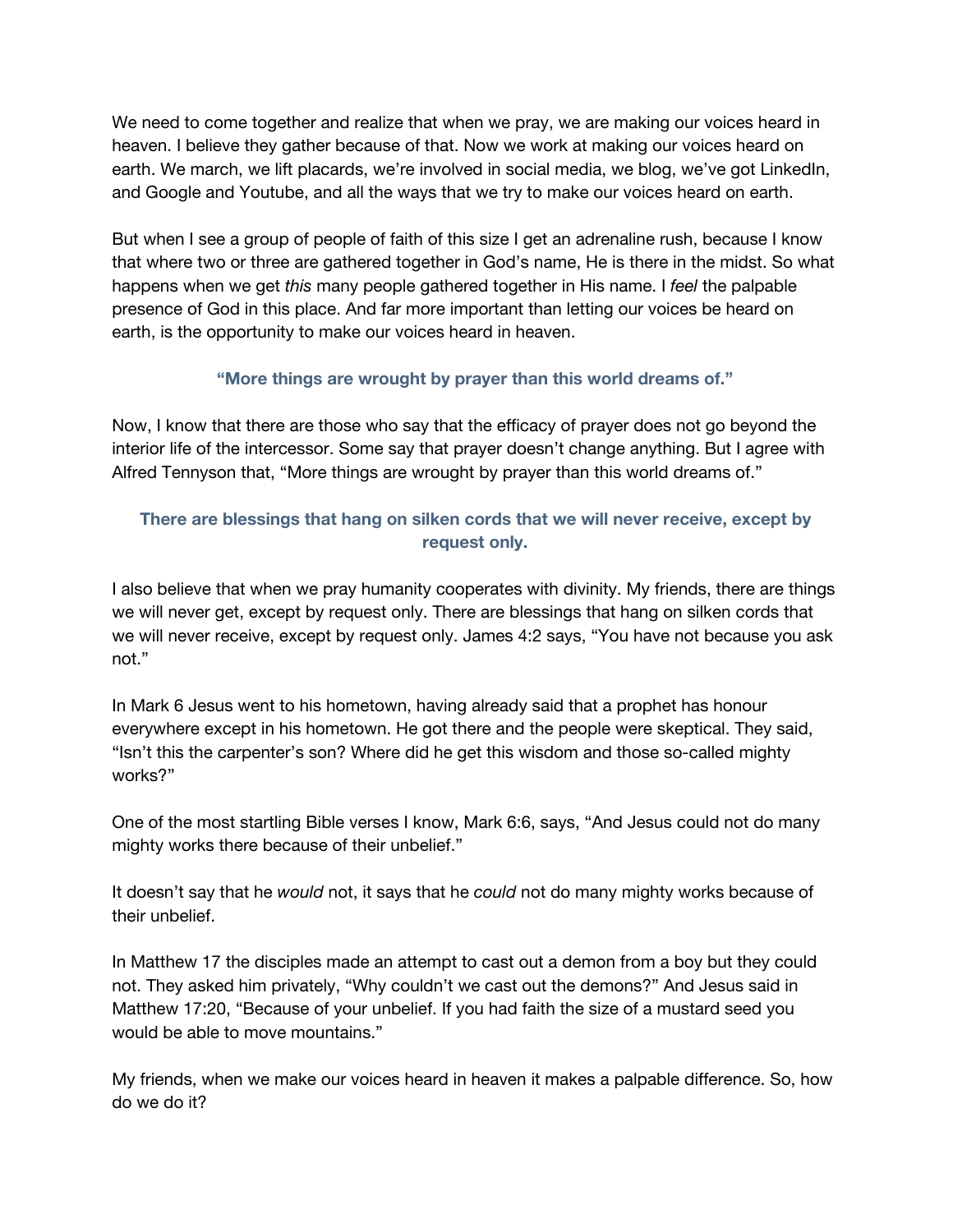Mr. President, you may be familiar with this Scripture because it was read at your inaugurations. It is so spot on: 1 Timothy 2:1-4, "'I urge you,' said the tent-maker from Tarsus to his protege, 'first of all to pray for all people. Ask God to help them.'"

We need to pray for everyone, *all* people. Whether they read the Bhagavad Gita, whether they read the Tao De Ching, whether they read the Holy Quran. We need to pray for *all* people.

## **"Ask God to help them, intercede on their behalf and give thanks for them. Pray this way for kings and all who are in authority so that we can live peaceful and quiet lives marked by godliness and dignity."**

1 Timothy 2:1-4 continues, "Ask God to help them, intercede on their behalf and give thanks for them. Pray this way for kings and all who are in authority so that we can live peaceful and quiet lives marked by godliness and dignity. This is good and pleases God our Saviour, who wants *everyone* to be saved and to understand the truth."

#### **Pray from a sense of need**

For those who want to make their voices heard in heaven, how do we do it? First of all, we pray from a sense of need. I used to have about 45 seconds worth of prayer material until I became a parent. Then I had plenty of prayer material. You pray out of a sense of need. My friends, God wants us to pray when we need Him. Even as a parent wants to be with a child who needs him or her. The Bible says in Psalm 50:15, "Call upon me in the day of trouble and I will deliver you."

In Philippians 4:6-7 the Bible says, "Have no anxiety about anything, but pray about everything with thanksgiving."

We pray out of a sense of need. Once an international bestseller, Bruce Wilkinson's book The Prayer of Jabez, is a wonderful story. It is based on 1 Chronicles 4:9-10 where the Bible says that Jabez prayed a powerful prayer, made his voice heard in heaven and was more honourable than his brothers. It says that his mother had named him Jabez, because she said, "I bore him with sorrow."

Now imagine having your given name be sorrowful. Imagine being introduced, "Senator, I'd like you to meet Chaplain Sorrowful Black."

Imagine the pushback you would get, "Ladies and gentleman, our speaker, Sorrowful Black."

Jabez called upon the Sovereign God out of a sense of need. He said, "Oh that you would bless me indeed."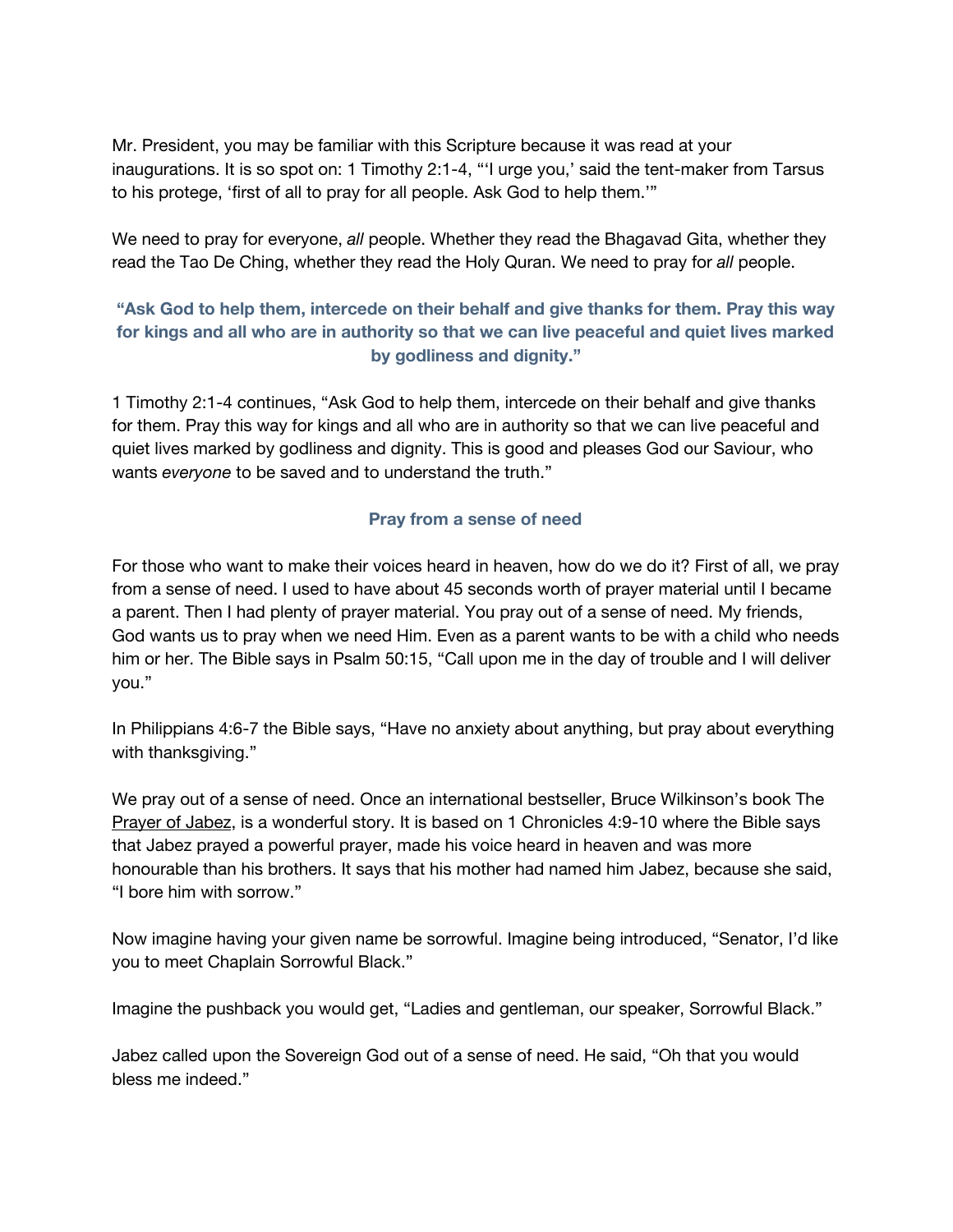Because every blessing is not a "blessing indeed." In South Carolina, where my mother grew up, they used to talk about a "sho nuf blessing." That's a blessing indeed.

Jabez says, "I want you to enlarge my territory."

You see you have not, because you ask not. Then he says, "I want you to keep your hand on me."

My friends, oh to have God's hand on us!. We ought to pray that God's hand would be on our President. I was talking with the Vice-President backstage and I said, I am praying that the hand of God will be on you."

Ezekiel 37 says, "The hand of the Lord was upon me."

We need people who govern to have the hand of God on them.

Jabez' prayer continues, "I want you to keep me from evil, that it will not grieve me."

My friends, God is no respecter of persons (Acts 10:34). If He did it for Jabez, He will do it for you and He will do it for me. So pray out of a sense of need.

#### **Pray with a sense of intimacy**

Secondly, pray with intimacy. Jesus said to His disciples in John 15:16, "I no longer call you servants, I call you my friends."

God wants a relationship with us. In Jesus' wonderful intercessory prayer in John 17:1 it says "He lifted his eyes to heaven and said, 'Father! The hour has come. Glorify your Son that your Son might also glorify you, as you have given him power to give to as many as would receive him eternal life. And this is life eternal: that they mighty know you,'" Abba, Daddy, "'and Jesus Christ whom you have sent.'"

My oldest son is in the audience, and one of my pet peeves is when he calls and says, "Hello Dad, this is Barry."

Really? I mean, I've got caller ID and he's got to identify himself? If I get a call saying, "Hello darling" I should not respond saying, "Who is this?!?"

God wants an intimacy with us.

In my tradition we sing a hymn that I love, called "I Come To The Garden Alone." It says: *I come to the garden alone While the dew is still on the roses*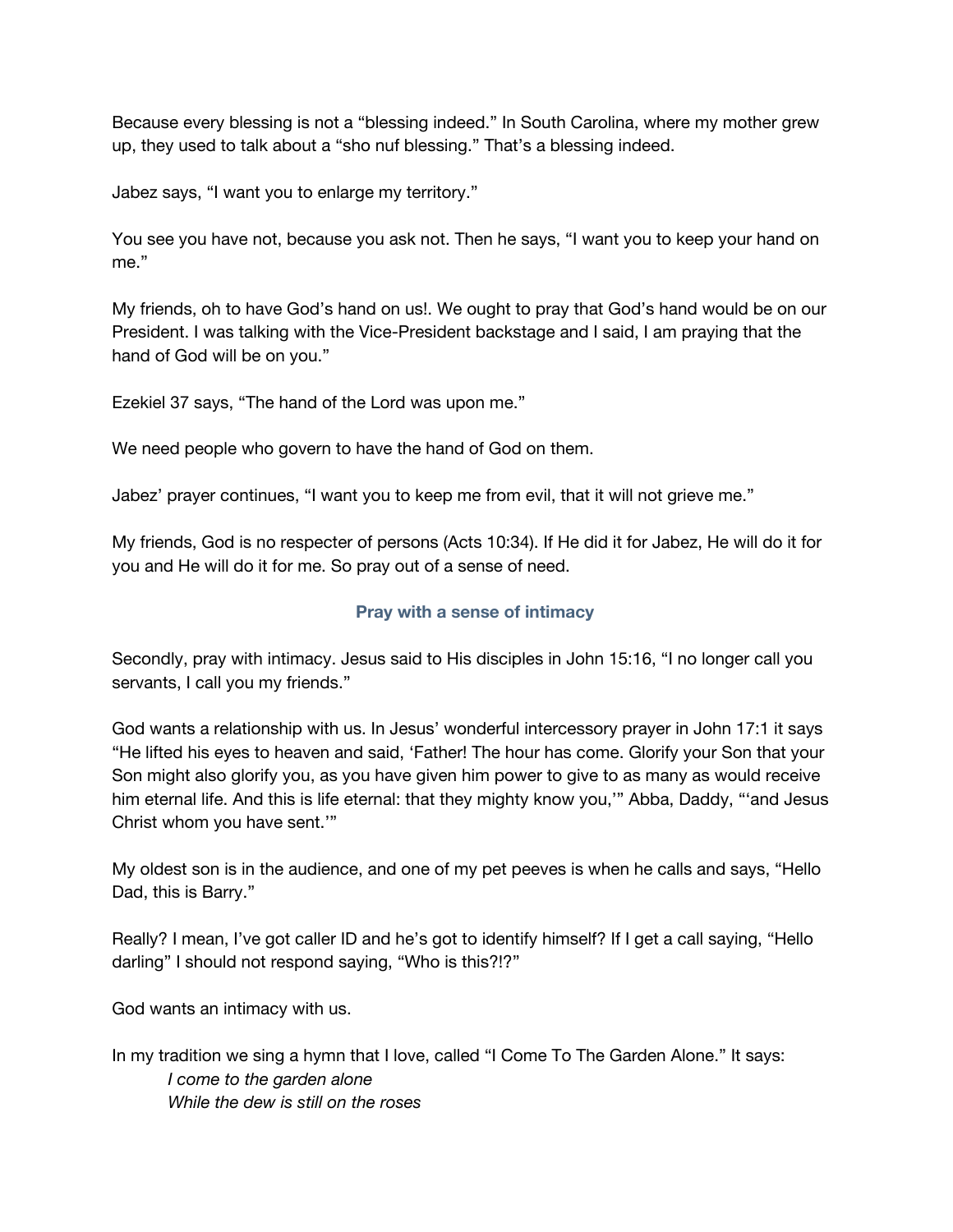*And the voice I hear falling on my ear The Son of God discloses.*

*And He walks with me, and He talks with me, And He tells me I am His own; And the joy we share as we tarry there, None other has ever known.*

Pray with intimacy. Pray like Hannah in 1 Samuel 1, when she wanted that baby. She prayed with such specificity and such intimacy and such fervency that Eli the priest thought she was inebriated. We need to pray with that passion and fervour.

## **Pray for those who govern**

Finally, pray for those who govern. 1 Timothy 2:1-4 continues, "Pray this way for kings and for all who are in authority so that we so that we can live peaceful and quiet lives marked by godliness and dignity."

We fasted and prayed for months during the presidential election. We fasted and prayed, hundreds of us, on Capitol Hill that the will of God might be done.

In Isaiah 55:8-9 God says, "My thoughts are not your thoughts, my ways are not your ways."

Newsflash: God is smarter than we are! I know that startles some of you.

One of the most startling verses in the Bible for me is Daniel 1:1, "And God gave Jehoiakim, the King of Judah" (good guy), "delivered him into the hands of Nebuchadnezzar."

Brother Nebuchadnezzar is the guy who tried to burn Shadrach, Michac, and Abednego alive, by heating the furnace seven times hotter than it was right now. God delivered Jehoiakim into the hands of Nebuchadnezzar.

Now Nebuchadnezzar had a dream. He couldn't remember the dream. He said, "Since you *wise* men can't remember the dream, I'll tell you what I'm going to do. I'm going to kill you and kill the members of your family and make your homes dunghills."

Daniel and his friends stepped forward and prayed for King Nebuchadnezzar. In Jeremiah 27:6 God calls Nebuchadnezzar, "My servant."

Proverbs 21:1 says, "The heart of the king is in God's hands and He turns it any way He desires."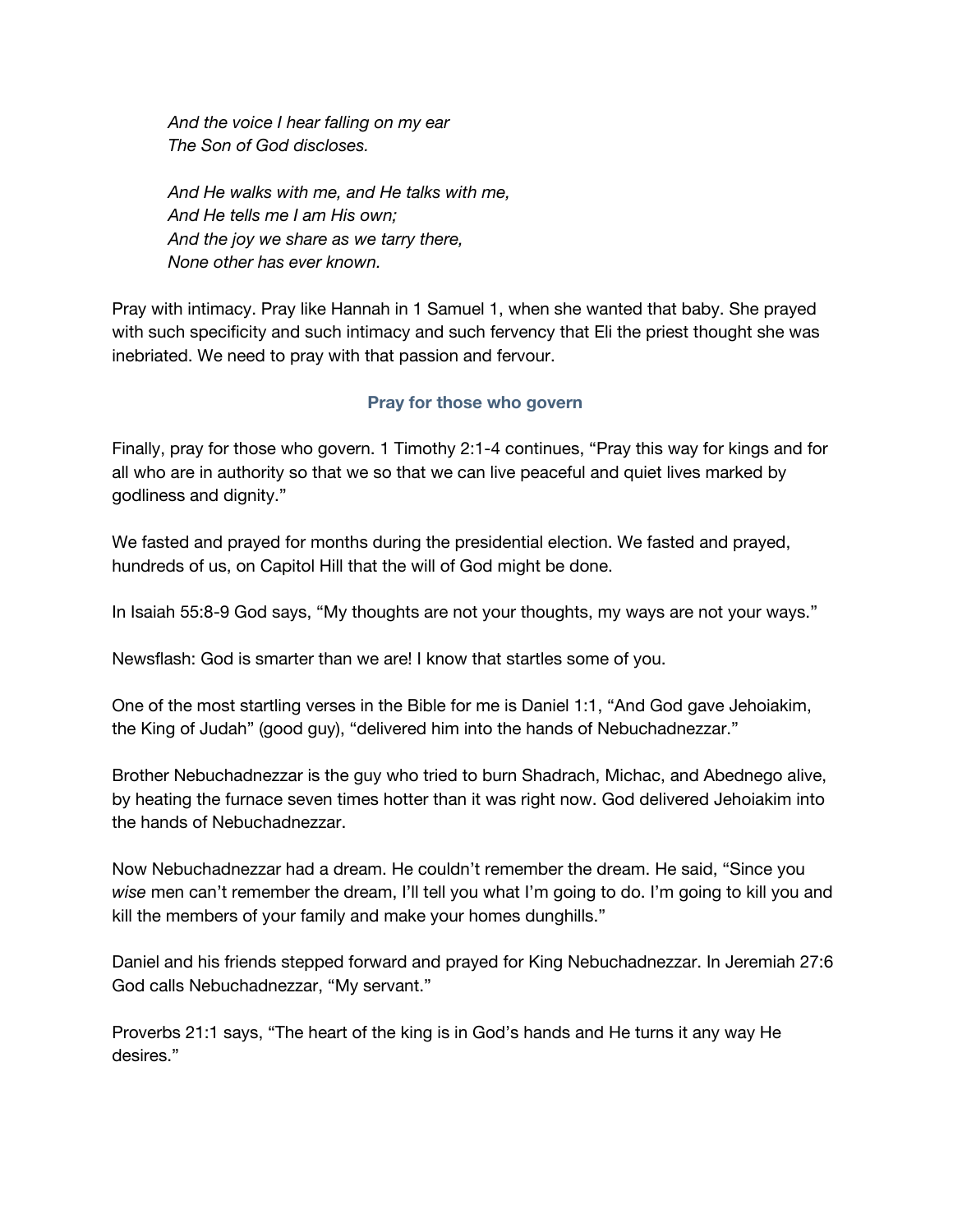God gave Pharaoh the dream of fat cows and thin cows in order to make Egypt the breadbasket of the world. [Daniel and his friends] walked out and said to Nebuchadnezzar, "We have been praying for you. God has given us what you dreamed and the interpretation of the dream."

We must pray for those who govern and make our voices heard in heaven.

I grew up in Baltimore, Maryland. In fact, I grew up in Freddie Gray's neighbourhood. My mother had a fourth grade education, the daughter of a sharecropper. Sharecropping was an activity that Martin King called, "a new form of slavery, covered up with certain niceties of complexity."

So I grew about 30 miles from Washington D.C., but I did not shake hands with a white person until I was 16 years old. There were no white people in my church, in my neighbourhood, or in my school.

My mother motivated my siblings and I to study the Word of God. She provided us with a monetary incentive: 5 cents for every verse we memorized. So if you had entered my domicile, you would have found my siblings and I searching the Word of God for short Bible verses.

I know every short Bible verse in the book. My favourite Bible verse is not John 3:16, it is John 11:35: "Jesus wept."

Powerful verse. I love Luke 17:32: "Remember Lot's wife."

1 Thessalonians 5 is a treasure trove: "Quench not the Spirit." "Rejoice evermore." "In everything give thanks." "Despise not prophesyings."

In fact, I was doing I was doing my riff on 1 Thessalonians 5 and my mother put me on a flat rate. She said, "Hold it! I don't care how much you memorize, you're only going to get a quarter."

## **When it dawned on me that God sent, what John 3 calls in the Greek the** *monogenēs*  the only one of its kind - His only begotten Son to die for me, no one was ever able to **make me feel inferior again.**

My mother knew what she was doing. One day I memorized 1 Peter 1:18-19 when I was only 10 years old. It says, "We are redeemed not with corruptible things, such as silver and gold, but with the precious blood of Jesus Christ."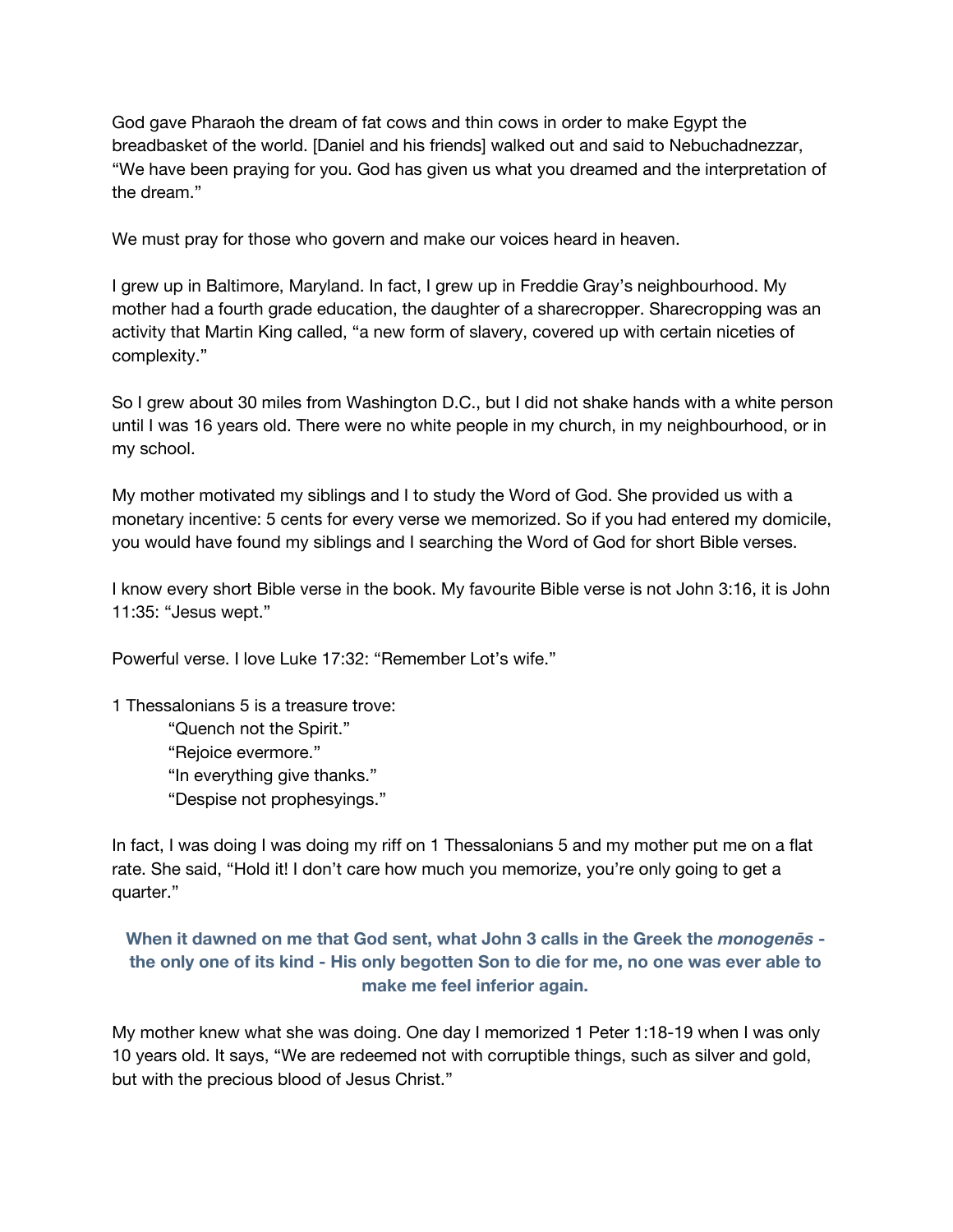Even at 10 years old, I had sufficient analytical skills to know that the value of an object is based upon the price someone is willing to pay. When it dawned on me that God sent, what John 3 calls in the Greek the *monogenēs* - the only one of its kind - His only begotten Son to die for me, no one was ever able to make me feel inferior again.

#### **"I have got to get to know this man who died for me."**

Moreover, I said, "I have got to get to know this man who died for me."

So now it was not just for the nickels that I started reading the Word, it was to try to find this man. And as I searched the Scriptures, it was like a Zeffirelli movie with the man with no name. I kept finding Him.

In Genesis He's *Shiloh*.

In Exodus He is the *I AM*.

In Numbers He's *The Star and Scepter*.

In Deuteronomy He's *The Rock*.

In 1 Samuel He's *The Lord of Hosts*.

In Job He is *The Redeemer*.

In the Psalms He is *The Great Shepherd*.

In Proverbs He is *The Beloved*.

I kept running into that man:

In Isaiah He's *Wonderful Counsellor, Mighty God, the Everlasting Father, the Prince of Peace*.

In Daniel He's *the fourth man in the fiery furnace*.

In Micah He's *the One who's going forth of old* and He is *From Everlasting to*

*Everlasting*.

In Zechariah He is *The Branch.*

In Malachi He is *The Messenger of the Covenant*.

Matthew calls Him *Saviour*.

Mark calls Him *Son of Man*.

Luke calls Him *The Great Physician.*

John calls Him *The Word Made Flesh*.

Acts says He is *the One who will mobilize us to witness*.

Philippians says, *"God has exalted Him so that at His name every knee shall bow and every tongue confess that He is Lord to the Glory of God the Father."*

1 Thessalonians says He is *the one who will descend from heaven with a shout, with the voice of the archangel and the trump of God.*

Jude says that, *"He is able to keep me without stumbling or slipping and present me without fault and without blemish before the presence of his glory with unspeakable ecstatic delight in triumphant joy and exultation."*